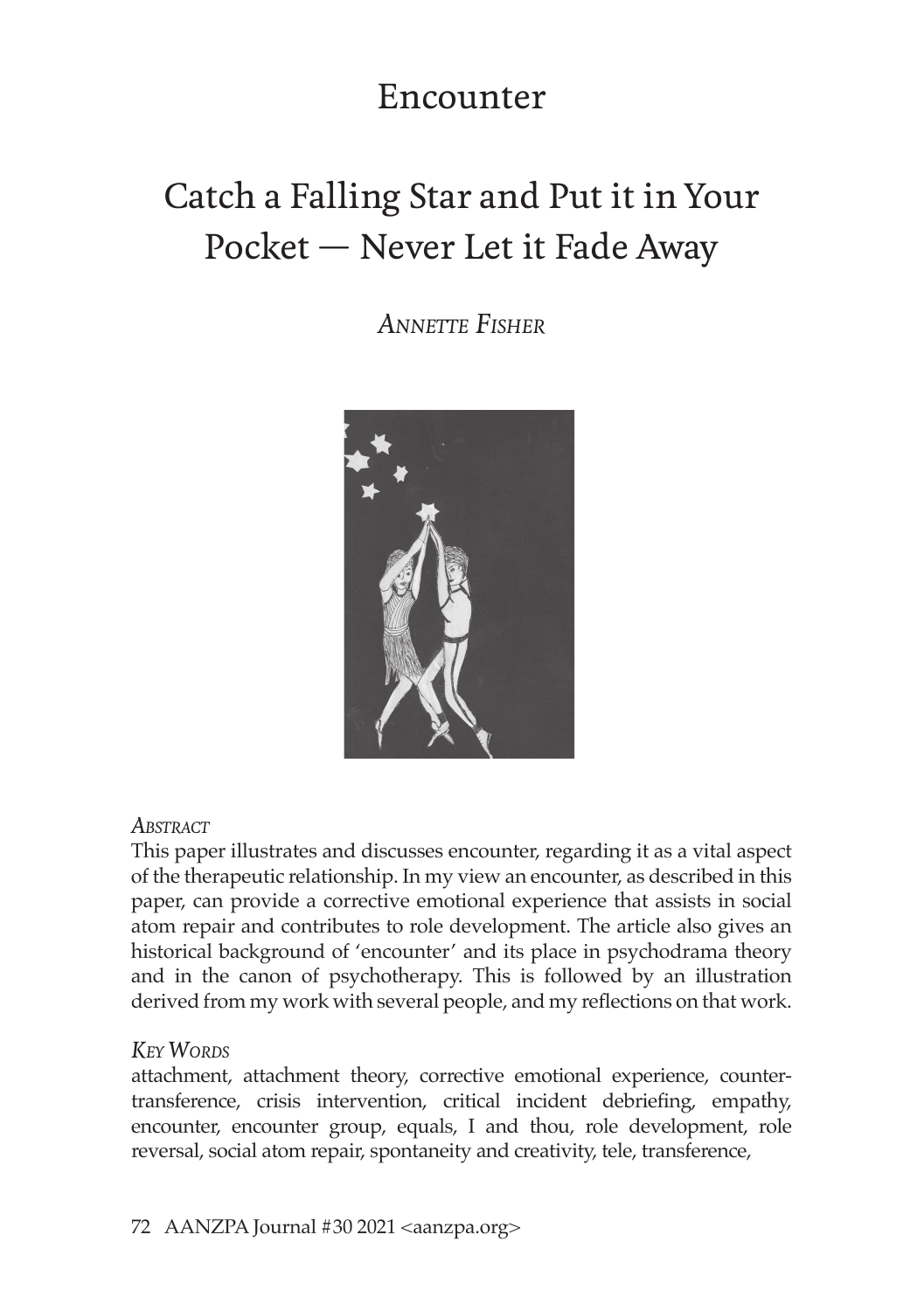The history and meaning of encounter are fascinating and enlightening. The following extracts give a grounding and depth to Moreno's notion of encounter.

It has been recorded that in 1914 Moreno introduced the word "encounter" in a series of poetic writings, 'Invitation to an Encounter.' (Waldl, 2005a, pp. 169-173).

Thomas Treadwell acknowledges that Moreno is the founder of the Encounter Group Movement, a pioneer in the grounding and principles of group psychotherapy and recognises 'Moreno's contribution as a fore runner of web based social network media in virtual communities'. (Treadwell, 2014, pp. 95-105)

"Unfortunately, the genius of Moreno's poems will get lost in translation, but I will try: Word by word it says: There are no means between me and others/I am actually in the encounter.

It could mean: There is nothing between me and you/I am real in the encounter." (Waldl, 2005b, pp. 69-93)

There has been much contention about who first used the word 'encounter', Martin Buber or Jacob Moreno. However, Zerka Moreno says it is clear Moreno was the first. (Moreno, Z., 2006). Supporting Zerka's claim is a box that had been left in Europe, containing Moreno's papers. It was opened in 2006 after both Moreno and Buber had died. It has been found that Buber used 'almost word for word' Moreno's excerpts about encounter in his book, "I and Thou" (Waldl, 2005a). Moreno and Buber were colleagues and were both involved in exploring the concept of encounter. They were revolutionaries in the development of modern day thinking and practice in the area of interpersonal relationships. They were forerunners of our practice as psychodramatists today: meeting others mutually with compassion.

Jacob Levy Moreno, in an "Autobiography of a Genius" (Moreno, J.L., 2011, p. 163), said that the religion of encounter came to life between 1908 and 1914. Along with his friend Chaim and several others they were "…all committed to anonymity, of loving and giving, living a direct and concrete life in the community with all we met. We left our homes and families and took to the streets." "All gifts received went into funds for the House of Encounter."

Before World War 1 the world was in turmoil, like today. There was instability in the Austro-Hungarian Empire. Refugees in Vienna were looking for new homes. Moreno and his friends found a house and written on a wall was "Come to us from all nations. We will give you shelter."

In this overcrowded house, during evening sessions "problems were bought forth and grievances were settled." These early "encounter groups" were the model for the encounter groups now spreading throughout the world. But nightly meetings were not just discussion sessions. "After sharing our feelings, we sang and danced and played games. Participating in the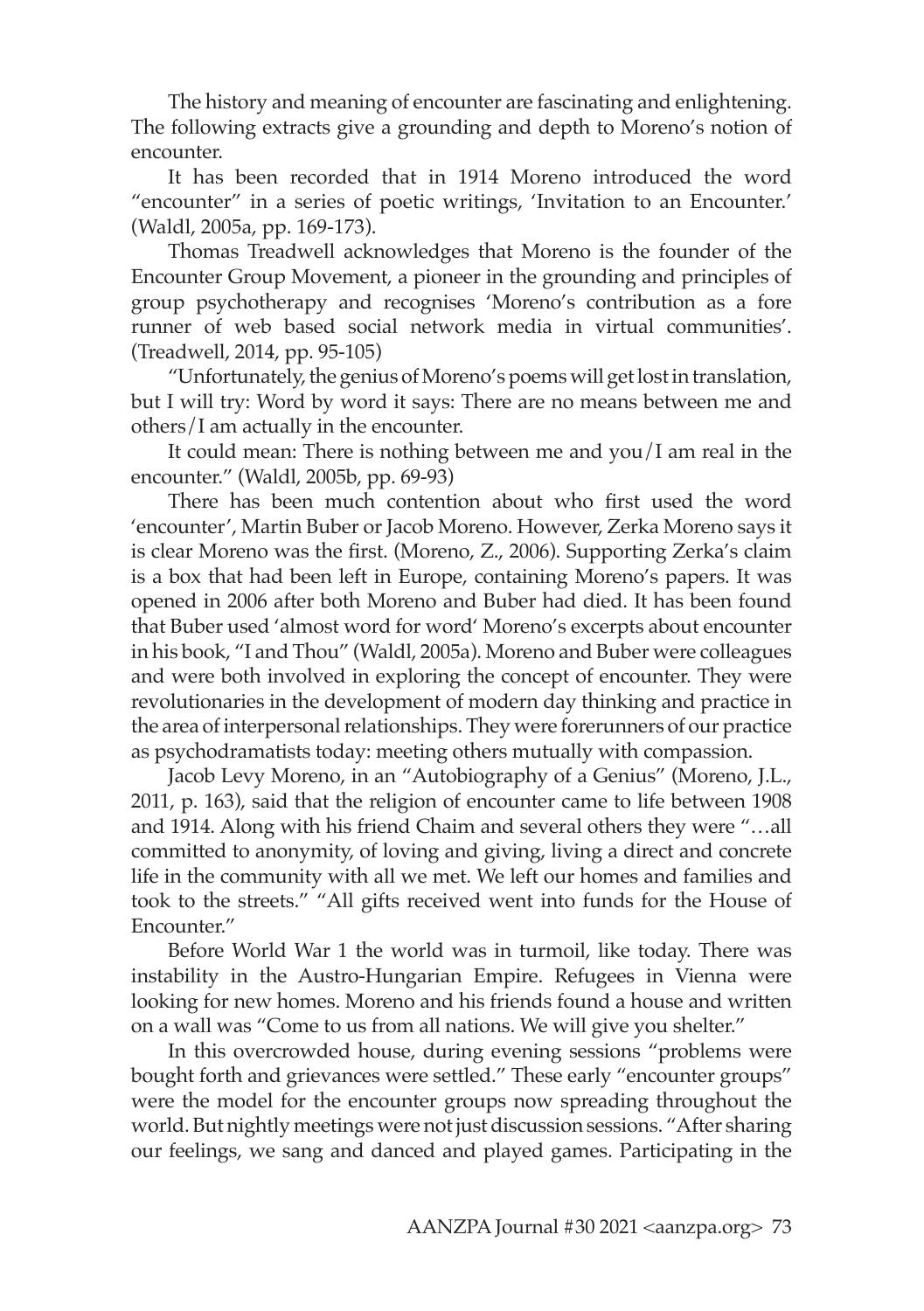encounters was a religious experience, a joyful one." (Moreno, J. L., 2011)

In 1954, Jacob Moreno gave a series of lectures. These included discussions with colleagues regarding his theories about tele and encounter, transference and countertransference. His colleagues acknowledged Moreno's ideas regarding the importance of tele in the therapeutic relationship and Moreno did not dismiss transference and countertransference. However, he saw tele and encounter as of primary importance in individual and group psychotherapy. (Moreno, J. L., 1959, p. 99). Throughout his life he continued to regard encounter and tele as fundamental to the method.

Dr Moreno defines tele as "insight into", "appreciation of", and "feeling for" the "… actual makeup of the other person." "Thus defined it is indeed the foundation of all therapy." (Moreno, J. L., 1959, p. 26)

In his lectures Moreno states that, "encounter encompasses not only loving, but also hostile and threatening relationships. It is not only an emotional rapport, like the professional meeting of a physician or therapist and patient, or an intellectual rapport, like teacher and student, or a scientific rapport, like a participant observer and his subject. It is a meeting on the most intensive level of communication." (Moreno, J.L., 1969).

Moreno takes the position that empathy and transference are one-way, tele is two-way and mutual and this leads to encounter which is always mutual. "A meeting of two: eye to eye face to face. And when you are near I will tear your eyes out and place them inside mine and you will tear my eyes out and place them inside of yours, then I will look at you with your eyes and you will look at me with mine." (Moreno J. L., 1959, p. 15)

"Encounter means that two people not only meet but also comprehend one another, each with his whole being. The participant is not pushed into the situation by an external force. They are there because they want to be there. There is in every encounter an element of surprise." (Moreno, Z.T., 2006)

"A living encounter involves being bold, requiring one to direct, to challenge, to explore, to be truthful and for the dramatic producer to warmup to respecting the full potential in themselves and the others." (Clayton, M. & Carter, 2004 p. 207)

Lynette Clayton shared from her experience, "Encounter occurs when the creative genius of the protagonist and of the psychodramatist meet". (Clayton, L., personal communication AANZPA Online Event 2021). At this point the protagonist and the psychodramatist meet as equals.

"Encountering, is therefore, at the core of the psychodramatic experience. The encounter comes first. Perception or interpretive analysis comes second." (Moreno, Z.T., 2006)

"Catch a Falling Star and Put it in Your Pocket — Never let it Fade Away" (Vance & Pockriss, 1957) is a metaphor to illustrate the notion that a psychodramatist can assist a person to develop inspiration, spontaneity and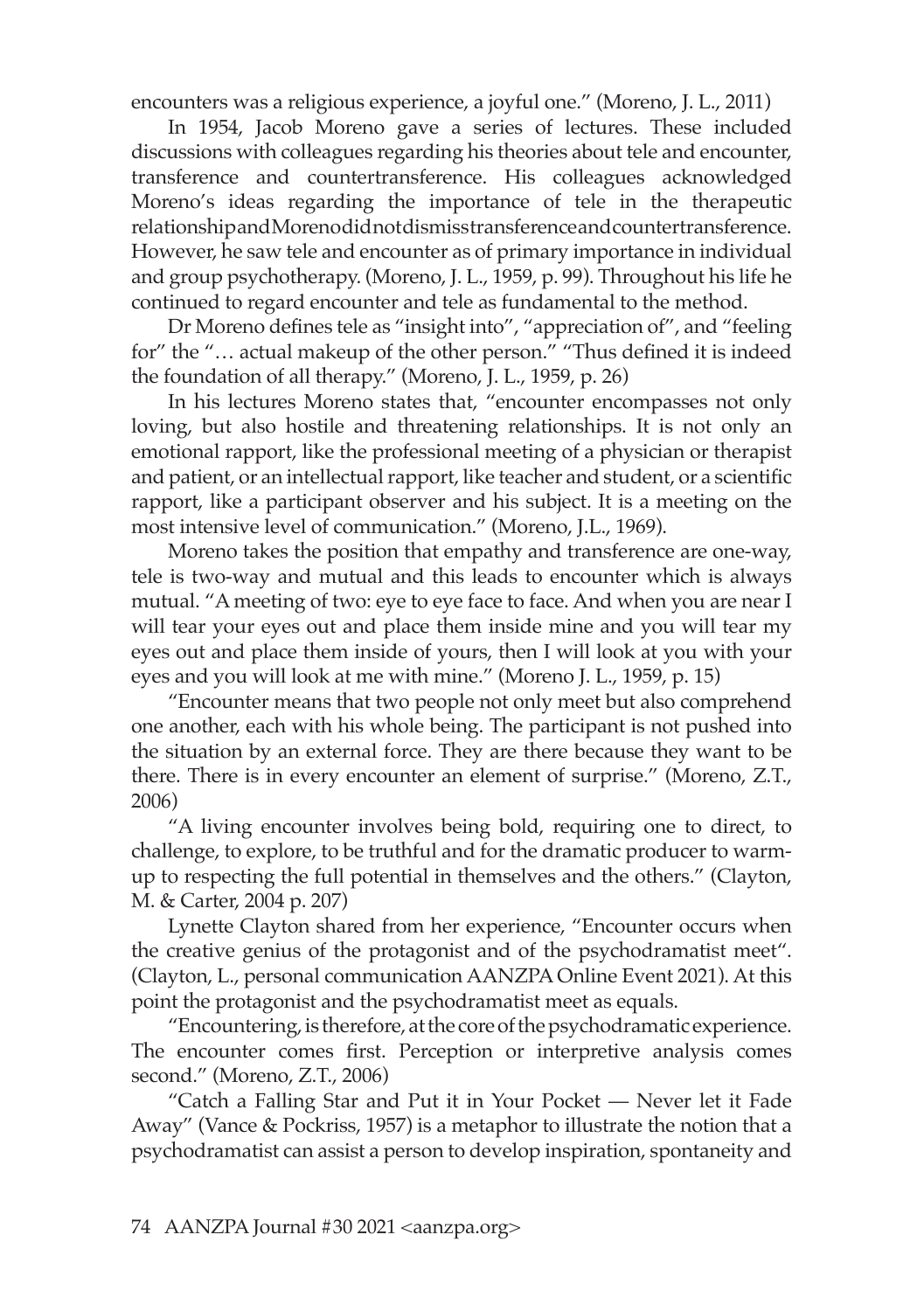creativity in the face of adverse life situations. Catching a falling star seems impossible, however, an outcome in a therapeutic encounter can lead to a starburst of hope and inspiration for the protagonist, the psychodramatist and, during a group session, for group members.

#### Paul's story

Paul has been living in his car, 'couch surfing' and using refuges for the homeless for two years. His addictions included alcohol, drugs for pain and Valium. There had been numerous nights in a cell at a police station and several times the riot squad had been called when he became threatening and aggressive. These confrontations caused the situation to heighten his aggression and once again he would be charged; a court case would follow and would be given either a jail sentence or a good behaviour bond.

Paul was the second appointment for the day, and he arrived clutching a roll of paper. "Read this" he said. I unrolled the paper and began to read. A therapist had once suggested he write his story in the third person. His narrative was a tragedy, appalling violence and neglect. He was smart, he did not want to go over his story again and he wanted me to have a sketched outline of his life.

His current life had taken a down-turn when he had been evicted from his public housing and his neighbours had stripped the flat of all its contents. Due to prescribed medication for a back injury, he had become addicted and found that withdrawing from the drugs caused unbearable anxiety and panic attacks.

After reading his story I shared my response and told him that I was horrified that he had been treated in such an appalling way. I then invited him to share with me what had brought him along to this session.

Paul launched into a tirade of anger and rage. He had worked hard all his life for his wife and children and then she had an affair. This ended in a divorce; he lost the house and ended up with a large debt. His father had recently died, and his mother was chronically ill. He wept about his father and despaired about his mother.

Much to my alarm he then began saying that he would like to kill his ex-wife. After about ten minutes of expletives and rage he looked at me and said, "I would never do that as I love my kids". I did not want to maximise his rage at this point. The office manager phoned to check that I was all right as the noise was travelling throughout the building. He then began to cry and sob. He expressed the pain and grief of not being with his children and shared his frustration about the barriers that his ex-wife put in the way, stopping him from having adequate time with them.

I looked at Paul and said, "You are a good man Paul, I can see that you are a loving father and you want the best for your kids. You want your children to have a better life than you had." He softened and said, "I am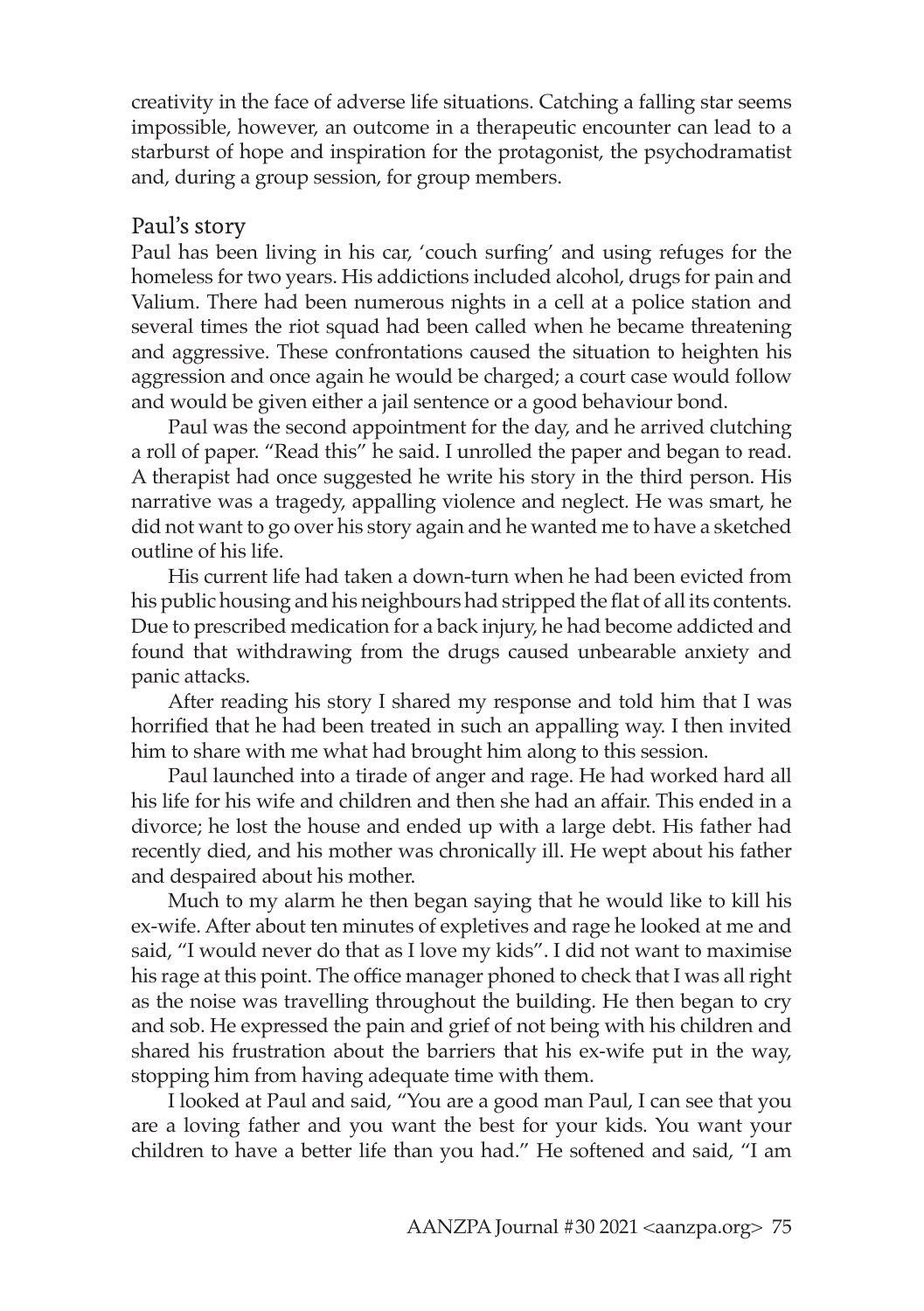pleased that you can see that in me, I haven't been thinking much of myself for a long time". I then said, "You are also caring for your elderly parent, this shows me how loving you are with your family". He continued sobbing and weeping.

During this meeting a true encounter occurred, and Paul and I benefited greatly, allowing us to move towards a mutually positive relationship and together face the current crisis and plan the required action.

Psychodrama is called the theatre of the soul and the truth and as I was experiencing a sense of gratitude, Paul said, "Thank you for listening to me." He attended further sessions. I then assisted him to communicate with his doctor as he was desperate for medication for his back pain.

This intervention prevented the usual chaos caused by his cravings for drugs, and it stopped the history of police intervention that usually occurred when he required medication and was suffering from drug withdrawals. He continued to share his grief and pain and, with the assistance of a kind GP, received adequate pain medication. He continued to gain insight into his behaviour and once said to me, "When I say these things out loud I realise some of my actions, ideas and thoughts aren't so good."

Paul was given public housing and began to rebuild his life. Finally, his children were able to stay with him for extended lengths of time and he began to re-establish family life.

Paul contacted me a year after our last session. He was distressed and asked for an urgent appointment. A misfortune that was not his fault had led to him letting down a friend, financially and psychologically. At our meeting the next day he informed me that his shame and humiliation was overwhelming, he had spent the night wrestling with his suicidal thoughts and his murderous feelings towards his ex-wife. He was able to experience his fantasies and not act. During our time together he made an action plan and began to see a way out of the problems. He reported to me some weeks later that he was back on track.

#### Reflections

It is with gratitude that through my psychodrama training and my psychodrama practice, I am dedicated to my own development through peer and hierarchical supervision. Applying psychodramatic principles to my own life assists me to be a more tolerant and sensitive human being. These disciplines have led to role development and life skills enabling me to work with people who have complex life situations.

Having continued to refine my abilities to role reverse with a wide range of people, my capacity to have mutual, respectful relationships has improved. The therapist is a 'tuning fork' who is finely pitched to resonate, then to draw on their learning and life experiences, and then respond adequately to situations that emerge during a therapeutic encounter. In my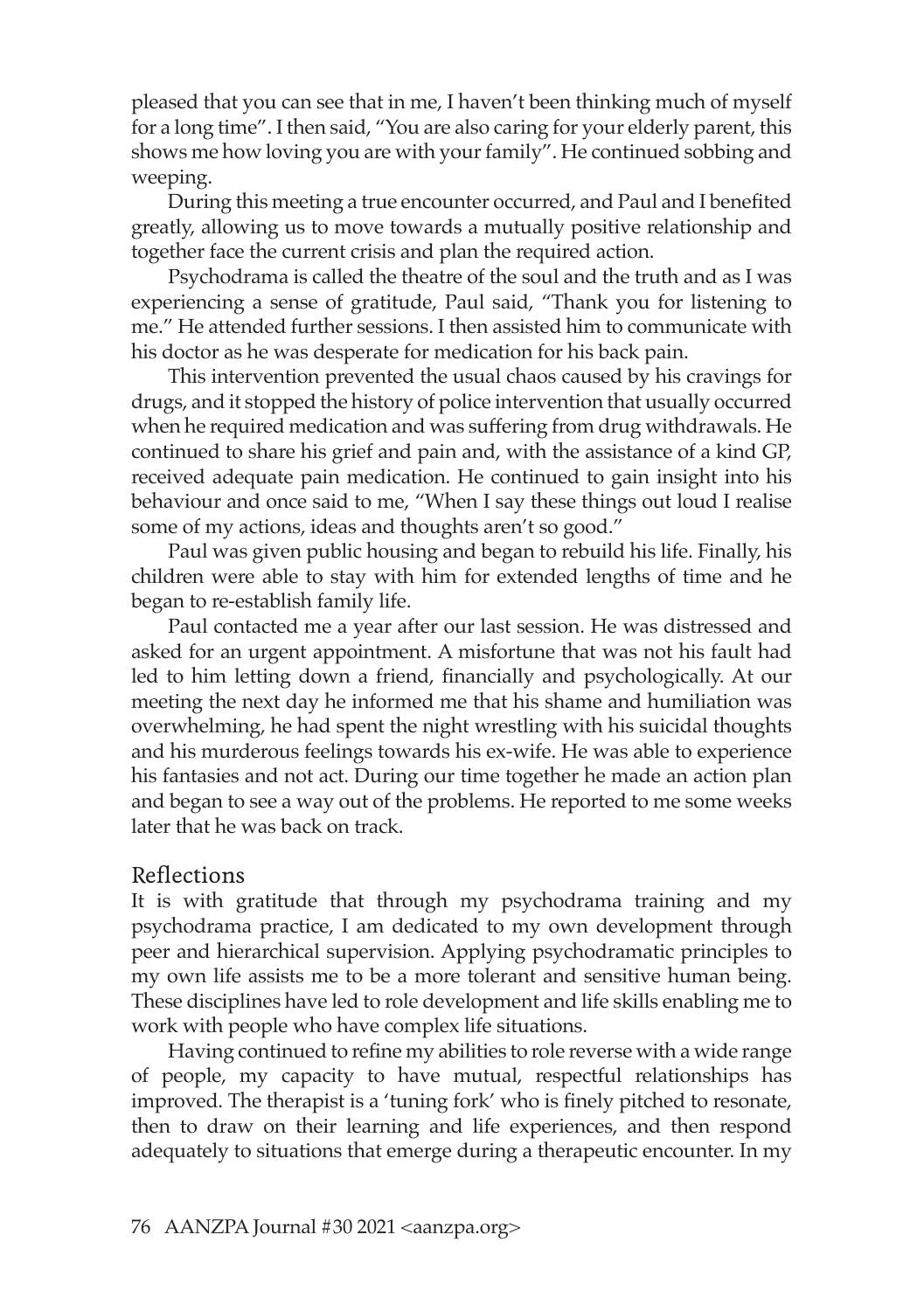work with Paul, and with countless others, I have observed and experienced that the strength of tele and encounters facilitates role development.

As I consider my meetings with Paul, my first memory is of the pleasure, humility and joy I gained from this work. The second is how easy it is to forget the importance of the encounter that is created by two people involved in human relationships and that, "through direct expression, we are able to achieve living encounters that leave lasting impressions." (Clayton, & Carter, 2004. pp203-205).

 Following his explosive abreaction Paul seemed to integrate my mirroring when I said, "You are a good man Paul, I can see that you are a loving father and you want the best for your kids. You want your children to have a better life than you had."

My response came from the depth of my being and I felt warmth and love for him. At that point he began sobbing and I continued to sit with him, and our gaze met. I could see the transformation taking place as he softened, as he felt his own and my humanity.

Paul's crisis unleashed past trauma and grief and, as a psychodramatist, I was able to make therapeutic interventions to assist him to resolve past concerns and to develop new responses to life situations.

Paul experienced a "corrective emotional experience" (Hartman and Zimberoff, 2004 pp3-8) that enabled him to become unified in himself — "thinking, feeling and acting in the 'here and now'."

The encounter created a fluidity of Paul's psyche: "The reworking of old situations aided social atom repair." (Broom, 2010, p. 18). New and fresh responses to life situations began to emerge. (Clayton & Carter, 2004)

During meetings with Paul we continued with mutual respect for each other. Despite his panic and pain I kept a kind, patient and generous spirit that assisted us to find enabling solutions. Encounter and role reversal enabled this result and I think the previous cathartic encounter established positive tele that led to our compatible working relationship.

In further sessions Paul and I discussed his hopes and plans. He began to put his life in order. We met as equals and the sessions were uplifting. Together we met as creative geniuses: wise, creative and spontaneous as Paul grappled with his life. A doctor who recommended further sessions for his patient commented, "I am requesting further sessions for Paul this year. This is the first time Paul has responded so quickly to treatment, it appears that he has a very successful therapeutic relationship. I strongly recommend further treatment sessions."

The difficulties with relationships due to the lack of attachment (Bretherton, 1992, pp. 759-775) and the absence of a primary carer throughout Paul's life began to diminish. His adequate roles developed and were strengthened through our mutually positive, robust, companionable relationship.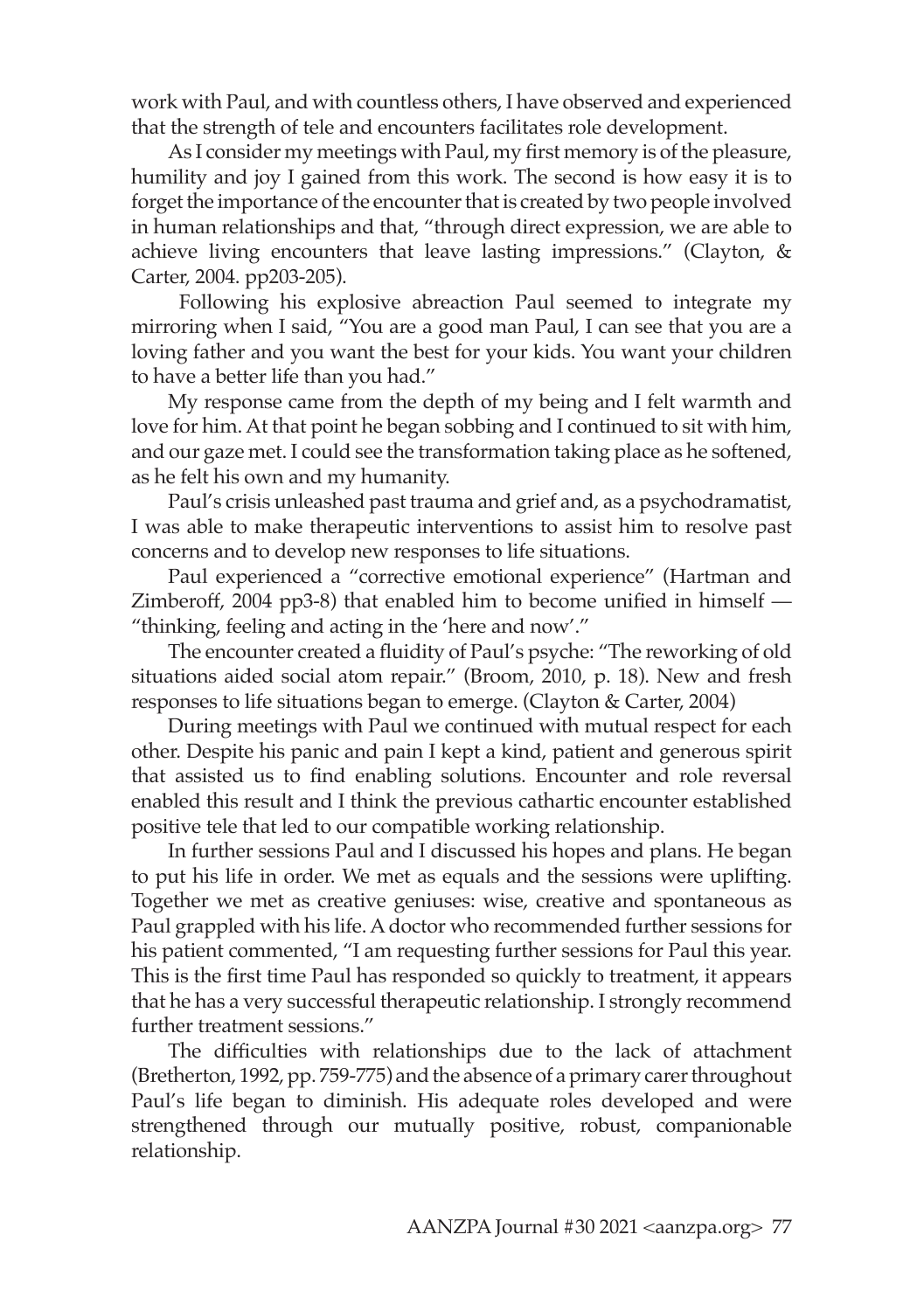During the meetings with Paul we formed an attachment of trust and mutual concern. This provided the beginning of social atom repair in relation to his lack of attachment and limited parental guidance, nurturance, love and affection. The result of this lack of attachment had been a chaotic life that had plagued him.

The principles of crisis intervention (Pilar, 1990, pp. 121-40) were useful with Paul as he would arrive at the clinic in a predicament requiring urgent assistance. By working in the moment during a crisis, interventions were successful as Paul was less guarded and defensive, his psyche fluid and flexible.

What I discovered, when working with men at the Drug and Alcohol Centre, is that the truth was revealed when we had meetings that included encounter. Despite their addictions, criminal records and traumatised childhoods, these men contacted the truth of their human spirit; they became, in the moment, beautiful, sweet, kind, compassionate human beings.

The bond and the positive tele that had developed during our therapeutic encounters had assisted Paul to reach out and seek assistance and find new responses to old situations. He reported that he had formed relationships in his neighbourhood and was involved in shared childcare and assisting with repairs and renovations in his community.

It has been a memorable experience to enter the world of Paul as he caught his falling stars. My hope is that he will not let them fade away. Or when they fade, he will retain an ability to bring vitality, dreams and imagination back into his life.

The combination of clinical experience and research during the writing of this paper has led me to understanding further the fundamental concept of encounter, which is a foundation of the psychodramatic method, and how strongly it is required in the therapeutic relationship.

Following the history of the word 'Encounter' adds to an understanding of Moreno's philosophy. His acute interest and passion regarding human beings was grounded in a vision of each of us learning to understand and to connect with each other.

The way I see it, encounter is a concept that contains a vision for the world, a vision of people connecting with each other mutually, with love, honestly, spontaneously and creatively.

You meet and you get each other.

This paper was written as a result of a peer group of psychodramatists, Kate Cook convener, Peggy Cook, Neil Hucker and myself. Our focus was to translate aspects of our work hoping that this would lead to other professions understanding our contribution to psychotherapy. We presented our work at an AANZPA Conference 2014 and at the International Group Psychotherapy Conference in Croatia in 2015.

Many thanks to all my colleagues who have been my guides and companions.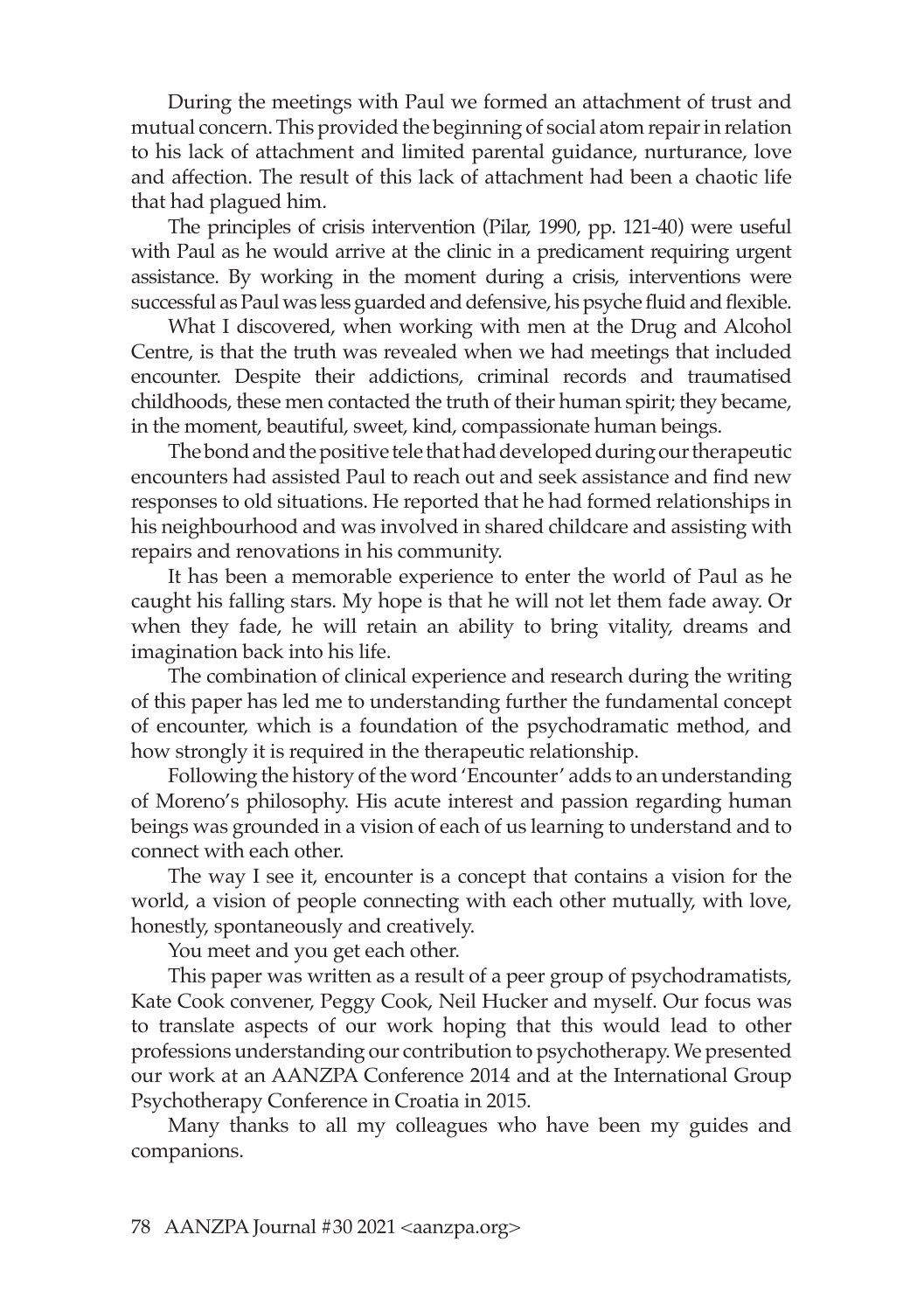#### Note

Thank you to all the 'Pauls' I have met during my work. This Paul is made up of men with similar life situations and with common interpersonal difficulties. They all progressed and developed in their ability to build a meaningful life. Names and identifying details have been changed throughout this article to protect the privacy of the people involved.

#### *References*

- Broom, J. (2008) Protest, Clinging and Withdrawal, Attachment Theory and the Origins of Coping Strategies, *Unpublished AANZPA Thesis*, AANZPA Inc.
- Bretherton, I. (1992) The Origins of Attachment Theory, John Bowlby and Mary Ainsworth*, Developmental Psychology, Vol 28,* no. 5. APA.
- Clayton, M. and Carter, P. (2004) T*he Living Spirit of the Psychodramatic Method,* Resource Books Auckland New Zealand.
- Hartman D. and Zimberoff, D. (2004) Corrective Emotional Experience in the Therapeutic Process*. Journal of Heart-Centred Therapies*, *2004, Vol. 7,* No. 2, Heart-Centred Therapies Association.
- Moreno J. L. in collaboration with Moreno Z.T. (1959) *Psychodrama Second Volume, Foundations of Psychotherapy,* Beacon House, Beacon. NY
- Moreno, J. L. (1969) *Psychodrama Volume 3: Action Therapy and Principles of Practice.* Beacon House.
- Moreno J. L. (2011) *Autobiography of a Genius, North West Psychodrama Association.*
- Moreno J. L. and Moreno Z. T. (1959) *Psychodrama Volume 2 Foundations of Psychotherapy*. Beacon House. Beacon.
- Moreno Z. T. (2006) *The Quintessential Zerka*, Routledge Taylor and Francis Group, London and New York.
- Pilar P. (1990), *Introduction to the Theory and Practice of Crisis Intervention*, Journal Quaderns de Psicologia.
- Treadwell, T. (2014) *J. L. Moreno: the pioneer of the group encounter movement: the forerunner of web-based media revolution*. Zeitschrift fur Psychodrama and Soziometrie https://link. springer.com/article/10.1007/s11620-014-0241-1
- Vance P. and Pockriss, L. (1957) "Catch a Falling Star" is a song best known and was made famous by Perry Como's hit version, recorded and released in late 1957.
- Waldl, R. (2005a) *J. L. Morenos Einfluss on Martin Bubers Ich und Du. (J. L. Moreno's influence on Martin Buber's I and Thou).* Zeitschrift für Psychodrama und Soziometrie. Sourced from: https://blatner.com/adam/pdntbk/BuberMoreno.html. Also on internet in the original German https://www.waldl.com/resources/downloads/2006-Thesis-Begegnung---J.-L.-Morenos-Beitrag-zu-Martin-Bubers-dialogischer-Philosophie.pdf
- Waldl R. (2005b) The routes of encounter within psychotherapy: the influence of J. L. Moreno on the dialogical philosophy of Martin Buber. Rev. bras. *psicodrama* [online]. 2012, *vol. 20*, no.2. ISSN 2318-0498. Sourced from: http://pepsic.bvsalud.org/scielo. php?script=sci\_abstract&pid=S0104-53932012000200006&lng=en&nrm=iso